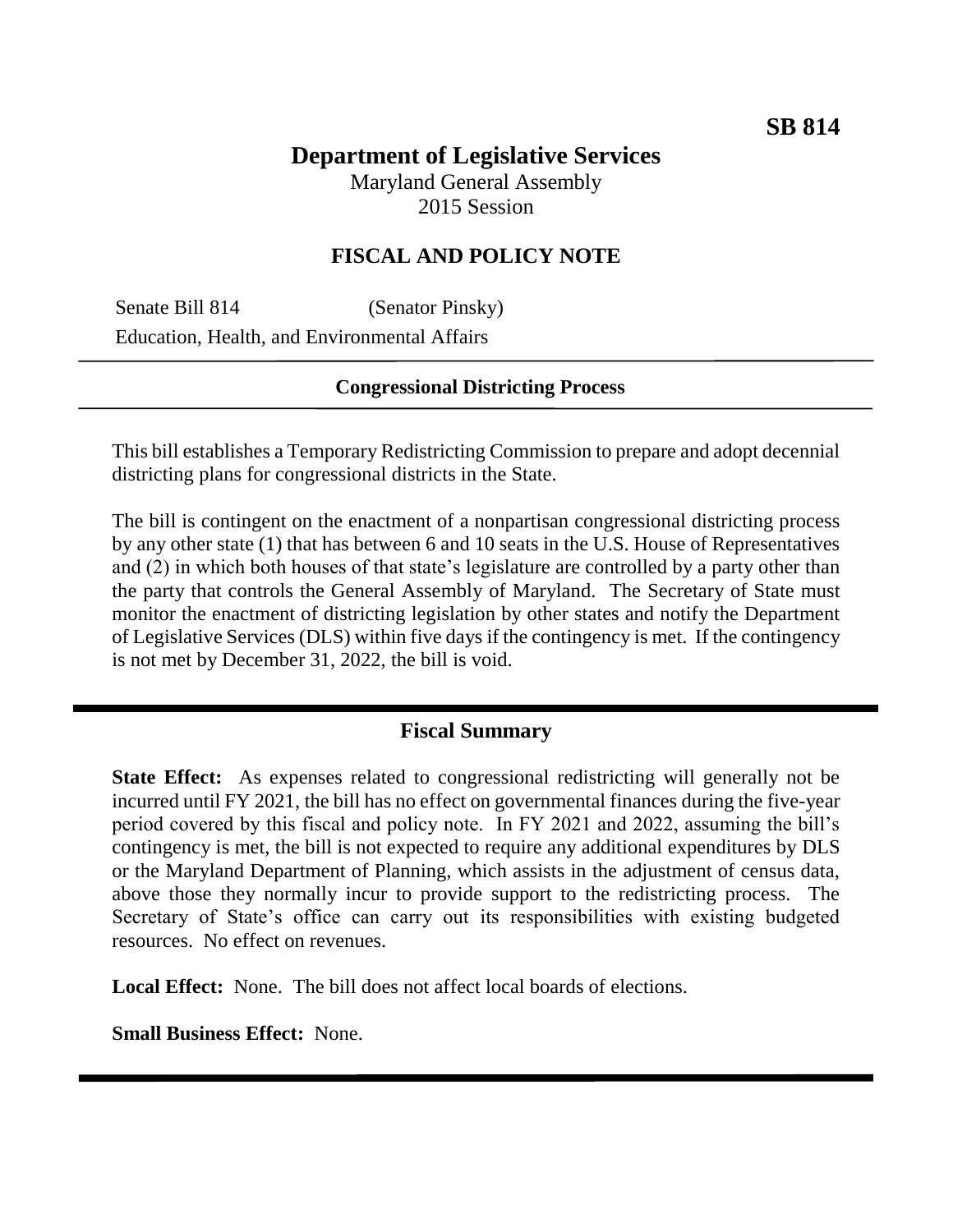## **Analysis**

### **Bill Summary:**

## *Composition and Staffing of the Commission*

The commission consists of five members. The President of the Senate, the Speaker of the House of Delegates, and the minority leaders of the Senate and the House of Delegates must each appoint one member by February 1 of the first year following the U.S. Census. By March 1, commission members must select a fifth member, who will serve as chair, by vote of at least three of the members. If the commission is unable to select the fifth member, the Chief Judge of the Court of Appeals must make the appointment. DLS must provide staff and technical support for the commission.

Members of the commission must be registered voters in the State and may not:

- hold an elective or appointive office in the executive or legislative branch of the federal, State, or local government;
- hold a political party office; or
- receive a salary for their work on the commission but may be reimbursed for their expenses.

Members cease being members of the commission when the districting plan they approve is filed with the Secretary of State.

## *Districting Process*

In the year following the decennial U.S. Census, DLS must obtain and adjust the census data in accordance with State law and provide it to the commission within 30 days after it has finished making the necessary adjustments.

The commission must use the census data to prepare and adopt a congressional districting plan within 90 days of the appointment of the members or receipt of the census data, whichever is later. An affirmative vote by a majority of the total number of commission members is necessary for adoption of the plan, which must be filed with the Secretary of State within seven days of its adoption. The plan becomes effective in the filing of the plan with the Secretary of State and remains effective until the adoption of a new plan after the next decennial census.

SB 814/ Page 2 **Current Law:** Under federal case law, congressional district boundaries must be redrawn every 10 years after the decennial census to adjust for population changes; they must also conform to the requirements of the Voting Rights Act of 1965 and related case law.